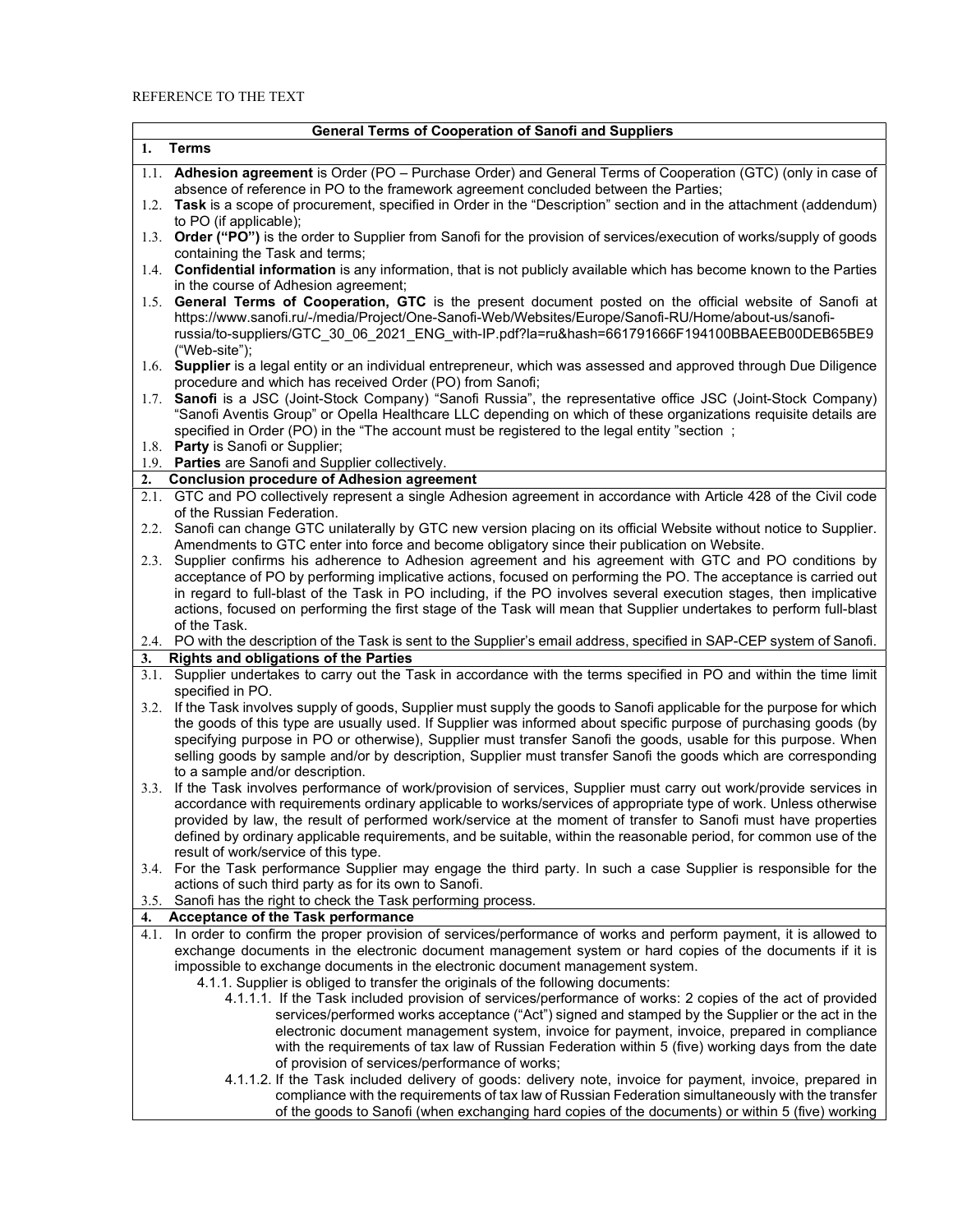days from the date of delivery of the goods (when exchanging documents in the electronic document management system);

- 4.2. Sanofi is obliged to accept proper execution of Task and sign Act within 3 (three) working days from the date of Act receipt and return one copy to Supplier within the same period or to notify the Supplier about the refusal to accept the services/works and sign Act. If Sanofi refuses to sign Act, Sanofi undertakes to send to Supplier written reasoned refusal within 15 working days from the date of Act receipt.
- 4.3. If Task execution envisages transfer of the results of executed works or delivery of goods to Sanofi, then acceptance is carried out in 2 steps:
	- 4.3.1. Acceptance of quantity is carried out at the moment of signature of delivery note or Act;
	- 4.3.2. Acceptance of appearance, completeness, assortment is carried out during 30 days from the date of acceptance of quantity. During this period, Sanofi may claim for appearance, completeness, assortment, even if otherwise stated in Act or delivery note.
- 4.4. If PO does not envisage otherwise, the Supplier provides to Sanofi the following:
	- In relation to the results of executed works/rendered services: warranty for all results of works/services for term of 12 months from the moment of transfer services/works results to Sanofi;
	- In relation to delivered goods: warranty for good for the term of 12 months from the moment of good transfer to Sanofi, if more lasting warranty period for good is not determined by manufacturer of such good.
- 4.5. If the Task is executed with violation of requirements specified in PO, in accordance with legislation, Sanofi is authorized to take the following measures including but not limited to:
	- to demand a proportional reduce of price;
	- to demand full or partial replacement of goods;
	- to demand gratuitous correction of good/work/service defects by the Supplier;
	- to refuse part of the Task;
- 4.6. If the Supplier refuses to satisfy Sanofi's requirements in accordance with art. 4.6., Sanofi is authorized to engage third party for correction of defects and make a claim to the Supplier for compensation of corresponding loses/expenses.

#### 5. Settlement procedure

- 5.1. Sanofi makes payments on requisites specified in Supplier's account.
- 5.2. Payments are made via bank transfers to the Supplier's account within the term specified in PO. If Supplier fails to provide the documents on time, in accordance with clause 4.1. the payment term is extended by the number of days of delay in the submission of documents.
- 5.3. Order payment liabilities are considered as fulfilled by Sanofi from the moment of write-off of amounts from the settlement account of Sanofi.

#### 6. Repudiation of agreement and its termination

- 6.1. Sanofi is authorized to repudiate the Adhesion agreement at any time unilaterally and on an extrajudicial basis by sending a notice to the Supplier via e-mail 30 days before the proposed date of termination of Adhesion agreement, except for clause 9.3. of the GTC. In this case, only the part of Task executed by the Supplier is subject to payment. The Parties agree that the fact of Adhesion agreement termination in accordance with this paragraph is not a basis for use any penal sanctions to Sanofi.
	- 6.1.1. If according to the Task Supplier was obliged to render services to Sanofi, Sanofi is authorized to repudiate the Adhesion agreement provided that actual expenses are compensated to the Supplier.
	- 6.1.2. If according to the Task the Supplier was obliged to execute a certain work, Sanofi is authorized to refuse the Adhesion agreement execution at any time after payment of part of established price to the Supplier proportionally with part of work executed before receipt of notice from Sanofi about repudiation of Adhesion agreement.

#### 7. Responsibility of the Parties

7.1. If conditions of the Adhesion agreement are breached only documented losses of the Parties should be compensated (loss benefit should not be compensated).

### 8. Confidentiality

8.1. The Parties hereby agreed that any information transferred by the employee and/or representatives of the Parties to each other, in the event that it is designated written or oral by the relevant Party as "confidential", is Confidential information and should not be disclosed to third parties.

# 9. Anti-corruption law

9.1. The Supplier represents, warrants and undertakes to (a) comply with requirements of the applicable anti-corruption law including the US Foreign Corrupt Practices Act and the UK Bribery Act, and; (b) not to offer, promise and give funds and other material valuables (directly or indirectly) (i) to natural persons, (ii) entities, including associations, (iii) state authorities (including but not limited to state employees and other employees of above mentioned authorities, who because of official powers or personal capabilities can influence, provide and support activity (and/or provide financial and other benefits) of Sanofi, unlawfully performing own official functions or professional activity having purpose or consequence an illegal gratification or a commercial bribery, acceptance or admitted an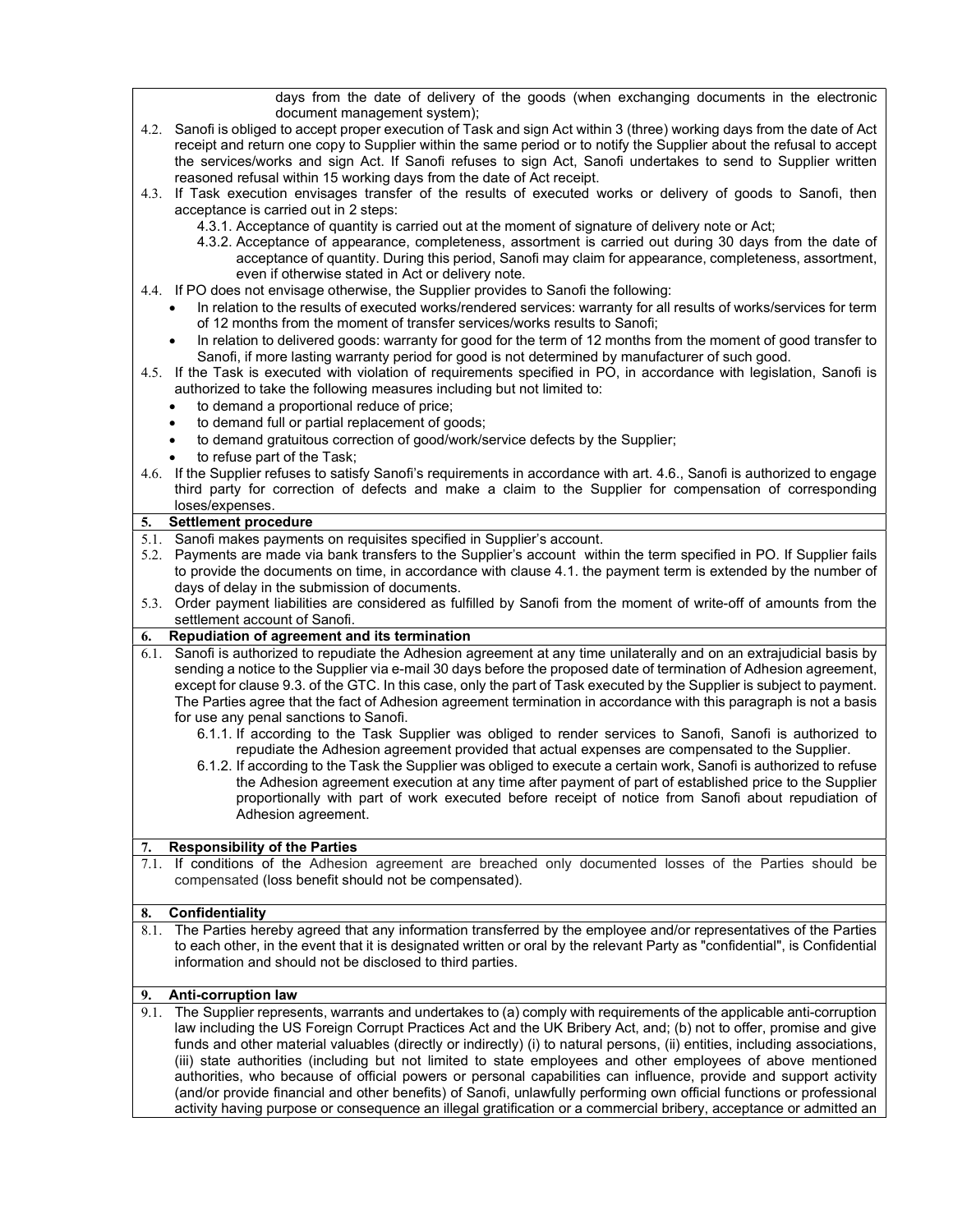extortion, bribery and other illegal activities, focused on obtaining or retaining business benefit, as well as represents and warrants that the Supplier didn't perform the above mentioned actions before.

- 9.2. The Supplier will immediately notify Sanofi if, at any time during the term of the Adhesion agreement, its circumstances, knowledge or awareness changes such that it would not be able to repeat the warranties set out above at the relevant time.
- 9.3. Failure to comply the provisions of the antitrust law will be deemed a material breach of the Adhesion agreement. Sanofi may immediately terminate the agreement/arrangement unilaterally extra-judicially at any time by means of prior written notice having effect in the date indicated therein in the event of a breach by the Supplier of the such provisions.

### 10. Intellectual property

10.1. In relation to the results of works/services, as well as in relation to any other objects created by the Supplier (both by the Supplier's employees and other third parties engaged by the Supplier) within the Task and constituting the intellectual property (copyright and related right items, including computer programs, Content Management Tool, databases, works of science, literature and art, etc.) ("IP"), exclusive rights to such IP shall be alienated to the Sanofi in full.

If IP is a complex, compound work or derivative of the IP, Sanofi completely alienates the exclusive rights only to such a work (complex or compound). At the same time, rights to elements that are part of such IP remain with the Supplier, unless otherwise specified in PO.

10.2. Exclusive IP rights shall be alienated to the Sanofi upon signing the act of acceptance of the works performed/ services provided unless otherwise indicated in PO.

If the works/services are carried out by the Supplier on a stage-by-stage basis and act of acceptance is signed for each stage, the exclusive IP rights shall be alienated to the Sanofi upon signing the act of acceptance regarding the stage, when such IP was created, unless otherwise indicated in PO.

- 10.3. The remuneration of the Supplier for the full alienation of the IP exclusive rights shall be included in the cost of works/services under the PO, shall amount to 1% (including VAT) of this cost and shall be distributed in equal shares for each IP.
- 10.4. The Supplier hereby represents that (representations on the circumstances in accordance with Article 431.2 of the Civil Code of the Russian Federation):
	- 10.4.1. Full alienation of the exclusive IP rights by the Supplier to the Sanofi, as well as the further use by the Sanofi of such IP (both in the Russian Federation and abroad) or disposal of the rights to such IP, in its sole discretion, does not violate in any way and will not violate any rights of third parties (including exclusive rights, rights of author, but not limited to the above);
	- 10.4.2. If IP contains elements not owned by the Supplier, the Sanofi's further use of such IP elements does not in any way violate or will not violate the exclusive rights of the right holders to such elements, and the Supplier has properly settled relations with the right holders for the legitimate use of the elements (or disposal of them) by the Sanofi as a part of IP without any restrictions;
	- 10.4.3. The Sanofi has the right to make public the unpublished IP, and also to use the IP anonymously (without specifying the names and pseudonyms of the authors, persons who participated in the creation of the IP, names of third parties involved in the creation of the IP, as well as the names and pseudonyms of persons whose works are an integral part of the IP), and to this end, the Supplier has duly settled relations with such persons;
	- 10.4.4. The Sanofi has the right to modify, reduce and add the IP (including, but not limited to, right to delete slides or include additional slides), supply the IP with illustrations, prefaces, afterwards, comments or any explanations and accompanying inscriptions, put the logos of the Sanofi Group on them, adjust IP (including changing the format, the size of the IP, etc., modify IP in accordance with the requirements of local regulations, etc.), exclude any elements from such IP (including, but not limited to, text/photo images/videos/fonts/elements of software code and animation, etc.), and include additional elements in IP, additionally divide the website into separate parts (website pages) and remove/add information/materials from/to the website, and, to this end, the Supplier shall properly settle relations with the IP/IP elements authors;
	- 10.4.5. The Supplier obtained, in the manner prescribed by law, all necessary and sufficient consent of individuals appearing in the IP to be used by the Sanofi (including consent to the use of the image or other elements of their personalization, including video clips (films), pictures, sound, images, etc.; agreement that such persons may be associated with patients suffering from a particular disease; permits related to the observance of ethical standards and consent to the processing by the Sanofi of personal data, if applicable, or reliable data of individuals are impersonal and it is impossible to identify the owner of personal data in the IP item; and so forth).
- 10.5. The Supplier shall be responsible for the remuneration of agencies and/or third parties (including IP authors) who participated in the implementation of works/services and the creation of IP, as well as for the payment of all relevant contributions, fees and other charges.
- 10.6. The Supplier shall not be entitled to use the developed IP for own needs.